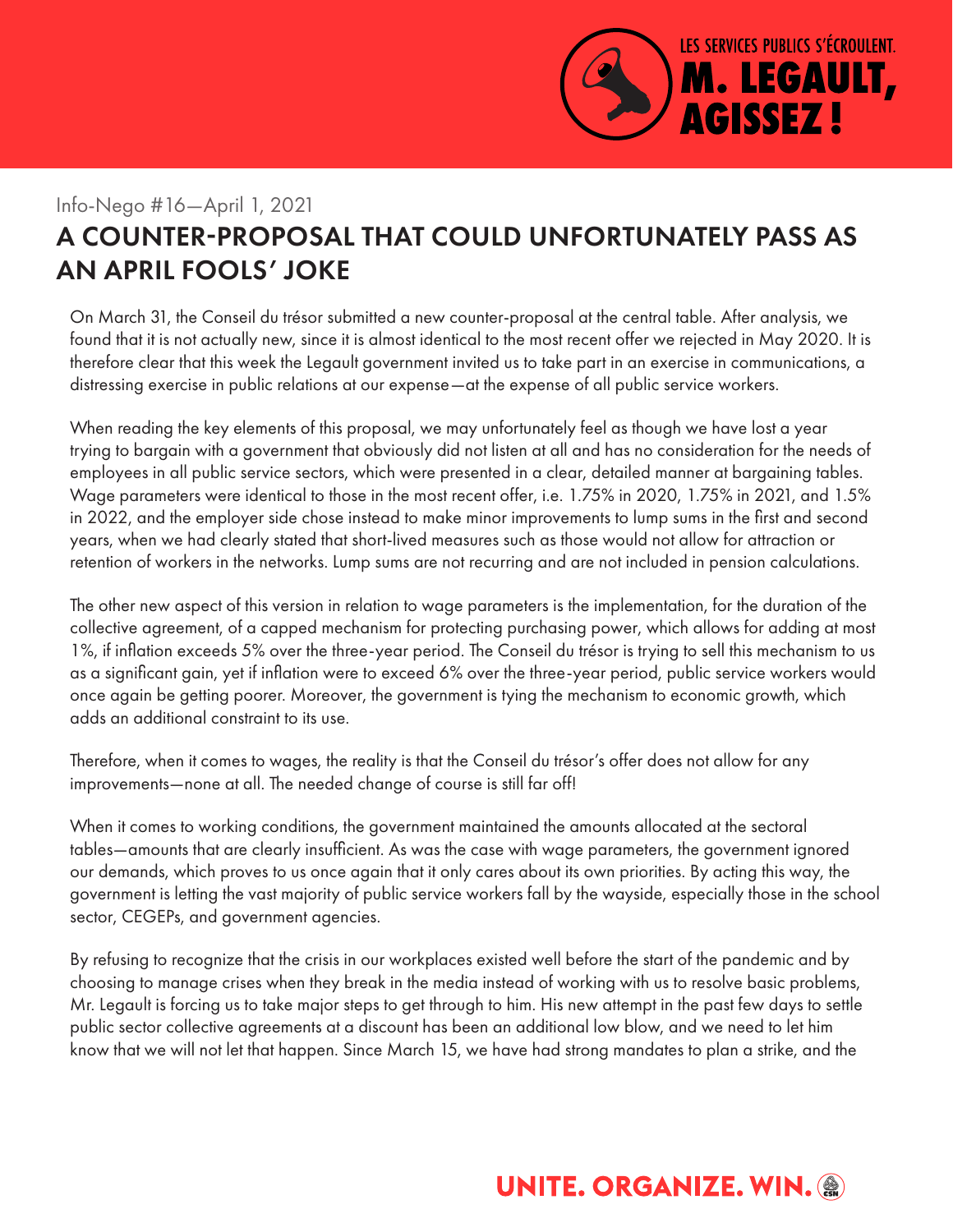four CSN public sector federations are currently hard at work on this matter. Of course, above all, we want to come to an agreement that brings real solutions that will allow workers to provide quality services to the public. However, over the coming weeks, we will seek out strike mandates in order to have in hand all of the tools needed to be able to state loud and clear to this government that has shown us so much disregard—we are ready. If we need to, we will use the ultimate pressure tactic to improve our working conditions and thus defend the services to which Quebecers are entitled.

#### CONSEIL DU TRÉSOR COUNTER-PROPOSAL Submitted at the central table on March 31, 2021

|                                                             | <b>May 2020</b>                                                                                                                                                                                                                                                                                                                                             | <b>March 2021</b>                                                                                                                                                                                                                                                                                                                                                                                                                                      |
|-------------------------------------------------------------|-------------------------------------------------------------------------------------------------------------------------------------------------------------------------------------------------------------------------------------------------------------------------------------------------------------------------------------------------------------|--------------------------------------------------------------------------------------------------------------------------------------------------------------------------------------------------------------------------------------------------------------------------------------------------------------------------------------------------------------------------------------------------------------------------------------------------------|
| Term                                                        | 3 years<br>$\bullet$                                                                                                                                                                                                                                                                                                                                        | 3 years                                                                                                                                                                                                                                                                                                                                                                                                                                                |
| <b>Wages</b>                                                | Year 1: 1.75%<br>$\bullet$<br>Year 2: 1.75%<br>Year 3: \$0.40 (rankings 1 to 11) and<br>1.5% (rankings 12 and up)                                                                                                                                                                                                                                           | Year 1: 1.75%<br>Year 2: 1.75%<br>Year 3: \$0.43 (rankings 1 to 11) and<br>1.5% (rankings 12 and up)                                                                                                                                                                                                                                                                                                                                                   |
| Protection of purchasing power                              | Nothing                                                                                                                                                                                                                                                                                                                                                     | Capped mechanism for protecting<br>$\bullet$<br>purchasing power, conditional upon<br>reaching an economic growth target                                                                                                                                                                                                                                                                                                                               |
| Lump sums                                                   | Year 1: \$0.44 per hour for ranking<br>$\bullet$<br>1 and progressively decreasing to<br>\$0.33 per hour for rankings 12 and<br><b>up</b><br>Year 2: \$0.44 per hour for ranking<br>1 and progressively decreasing to<br>\$0.33 per hour for rankings 12 and<br>up                                                                                          | Year 1: \$0.66 per hour for ranking<br>$\bullet$<br>1 and progressively decreasing to<br>\$0.33 per hour for rankings 12 and<br><b>UD</b><br>Year 2: \$0.66/hour for all rankings                                                                                                                                                                                                                                                                      |
| Premiums, allowances, and lump sums<br>ended March 30, 2020 | The following would be renewed until<br>$\bullet$<br>September 30, 2020:<br>Lump sum for staff working<br>$\bullet$<br>with individuals with severe<br>behaviour problems<br>Lump sum for CHSLD staff<br>$\bullet$<br>members<br>Retention premium for<br>psychologists<br>Annual allowance for<br>employees working for an<br>institution in the Far North | The following would be renewed until<br>$\bullet$<br>March 30, 2023, with certain new<br>terms and conditions:<br>Lump sum for staff working<br>with individuals with severe<br>behaviour problems<br>Lump sum for CHSLD staff<br>members<br>Retention premium for<br>psychologists<br>Annual allowance for<br>employees working for an<br>institution in the Far North<br>Budgets for training and for the<br>development of professional<br>practice |

#### **UNITE. ORGANIZE. WIN. @ 2**